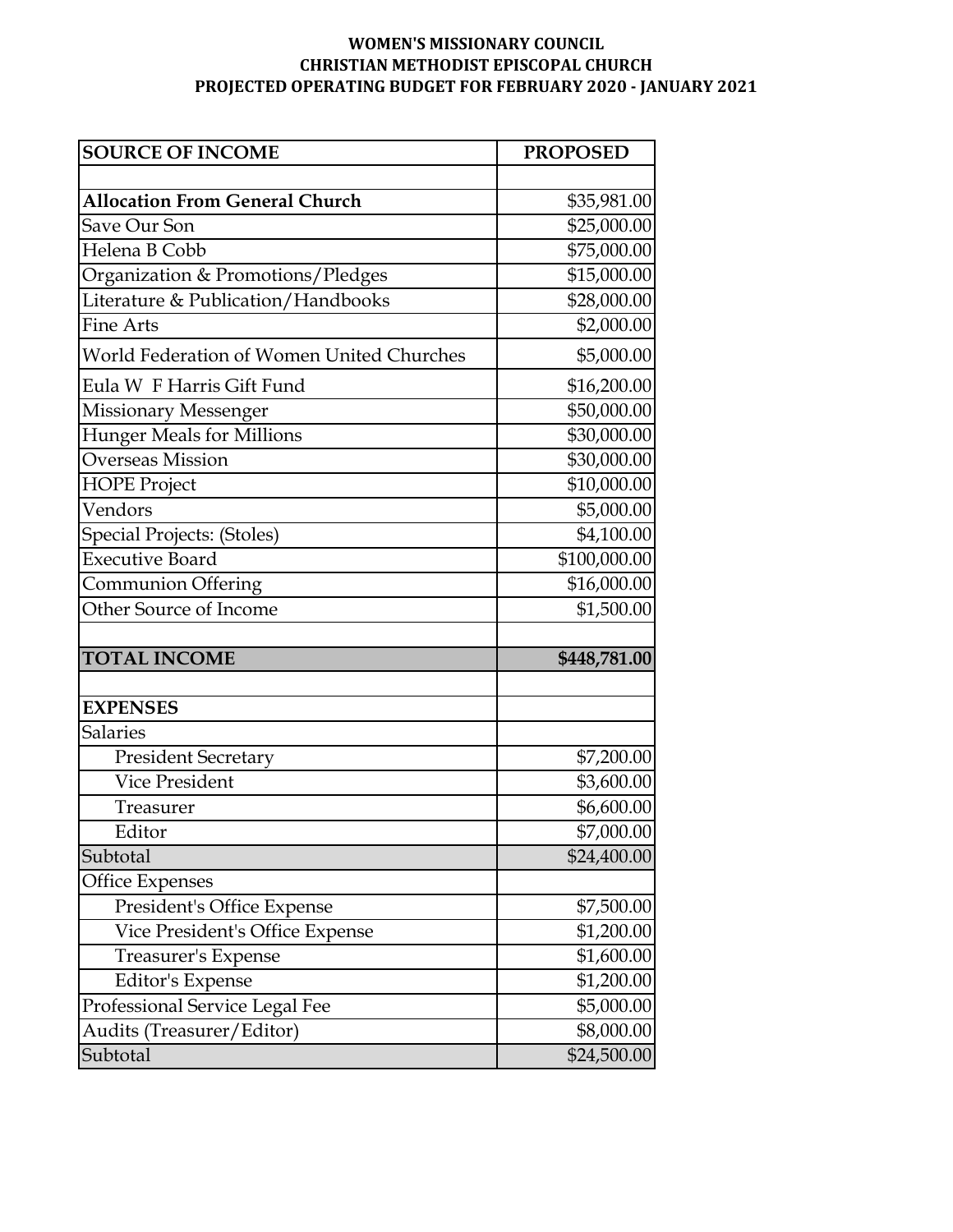#### **WOMEN'S MISSIONARY COUNCIL CHRISTIAN METHODIST EPISCOPAL CHURCH PROJECTED OPERATING BUDGET FOR FEBRUARY 2020 - JANUARY 2021**

| <b>WMC Disbursements</b>                     |              |
|----------------------------------------------|--------------|
| <b>Assistant Secretary Honorarium</b>        | \$1,000.00   |
| <b>Executive Board</b>                       | \$100,000.00 |
| President's Travel                           | \$25,000.00  |
| Committee Meetings/Transportation Expense    | \$7,500.00   |
| Postage (Officers & Chairpersons)            | \$500.00     |
| <b>Special Representation</b>                | \$4,000.00   |
| Affiliate Registration & Representation      | \$4,000.00   |
| Eula W F Harris Gift Fund                    | \$16,200.00  |
| <b>Missionary Messenger</b>                  | \$50,000.00  |
| Save Our Sons Scholarship                    | \$12,000.00  |
| Helena B. Cobb Scholarship                   | \$26,000.00  |
| <b>HBC Scholarship Grants</b>                | \$52,000.00  |
| <b>CME Educational Donation</b>              | \$10,000.00  |
| Phillips School of Theology Book Scholarship | \$4,000.00   |
| <b>Overseas Mission</b>                      | \$30,000.00  |
| Organization & Promotions (Promo Items)      | \$7,500.00   |
| Literature & Publications/Handbooks          | \$13,000.00  |
| <b>Stoles</b>                                | \$1,600.00   |
| <b>General Contingency Fund</b>              | \$35,581.00  |
| Subtotal                                     | \$399,881.00 |
|                                              |              |
| <b>Total Disbursements</b>                   | \$448,781.00 |
|                                              |              |

# **Recommendations**

(1) p.7, Article VII - FUNDS, Section 2: Encourage members to actively support the Eula W. F. Harris Gift Fund so that the Financial Gift Fund might be self-substaining.

(2) p.33, Section 8: GIFT FUND - To put the Financial Gift Fund in alignment with the Constitution and Bylaws of the WMC, gift funds given to Past Council Presidents, Treasurers, and Editors will be distributed 30 days after the Executive Board as a one-time honorarium.

# **FINANCE COMMITTEE**

 THELMA HENDERSON, Chair MAXINE DAY CAROL FERRELL LORETTA HELTON